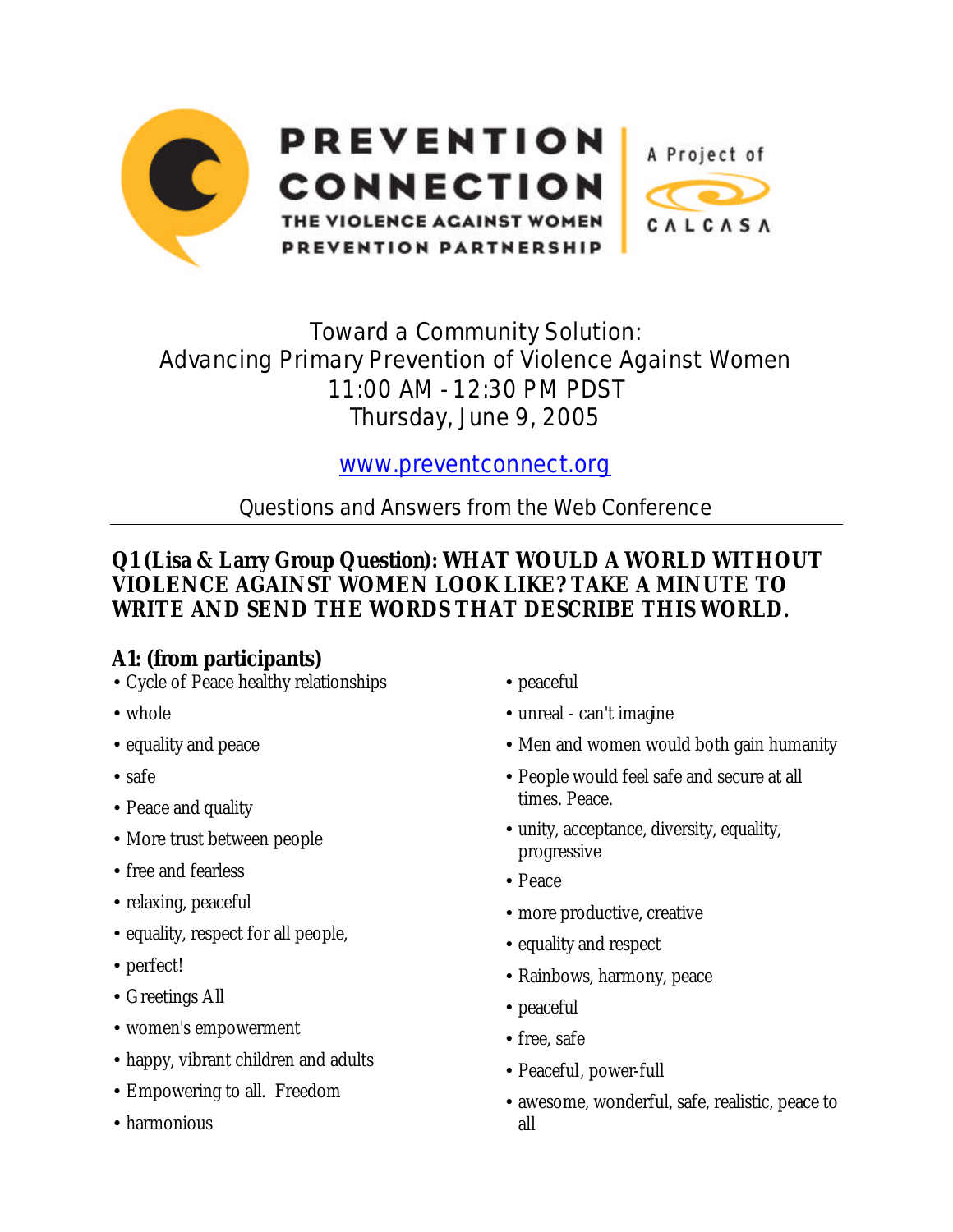- loving & safe
- safe, liberty, happiness
- invigorating
- hopeful
- there would be more unity between the sexes and women would no longer condemn other women for the abusers actions
- safer
- acceptance, equality, productivity
- safe, free, empowered, equality,
- sacred
- Women and girls can walk on the street with out worrying about safety.
- nurturing
- equitable, peaceful, safe
- All violence would be greatly reduced; violence against women is the archetype for all forms of violence
- Freedom
- identity and self-esteem
- safe
- clear
- Peace and harmony
- women and children would be able to walk with their heads held high - with no fear
- equal, peace, respect, free, safe
- peaceful united
- lighted
- Women would be more open to men.
- relaxed, safe, equal
- progress
- a world without patriarchy and classism
- without fear
- safe
- A reduction in all violence
- People will be truly free to be themselves
- harmonious interpersonal relationships. women move safely and freely through their communities.
- unemployed
- a place where children and families can live without the fear of violence
- full of babies
- Caring people; respect for all people
- peaceful, harmonious
- Peace, freedom, economic well-being and justice; compassionate relationships and governments
- powerful
- solidarity!!
- happy children, cycle of violence broken
- more prevention efforts with men
- empowering, peaceful, compassionate
- safe, happy, free
- free of all forms of oppression
- peace/growth/harmony of family
- safe, free, happy, clear, equal, no violence, a place of happiness
- achieving dreams
- no gender insecurities
- Training men to stop violence
- Advertisements would be completely different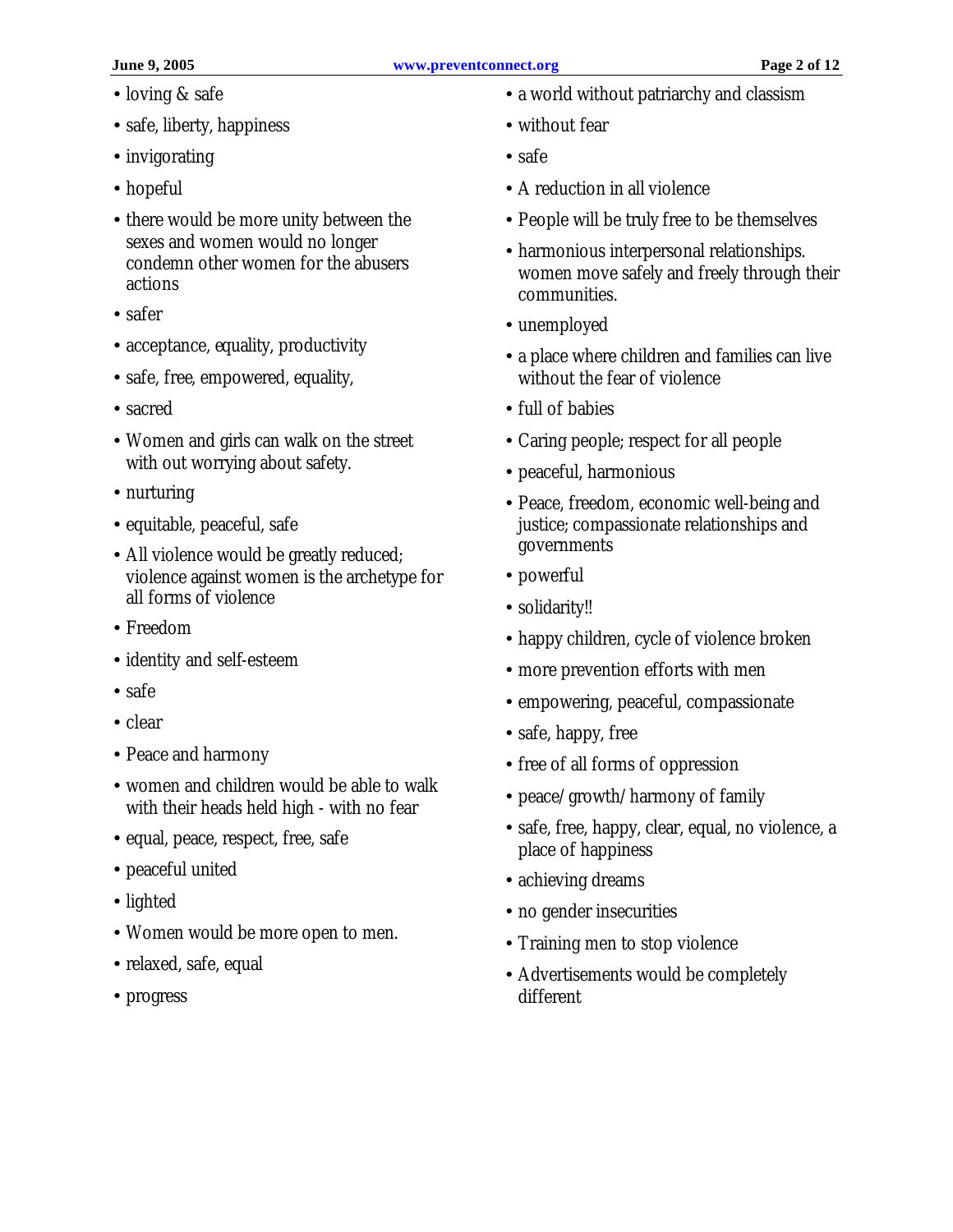**Q2 (Lisa & Larry Group Question): THE TERMS ON SLIDE 20 ARE TERMS WHICH COME FROM THE MOVEMENT AGAINST VIOLENCE, THEY COME FROM PUBLIC HEALTH. WE WERE THINKING OF THEM AS SOME OF THE KEY ELEMENTS AND PRINCIPLES OF THE PREVENTION APPROACH. SO, I WANT TO ASK, WHAT DO YOU THINK ARE THE MOST CRITICAL ELEMENTS OR PRINCIPLES, OR WHICH OF ELEMENTS ARE WE MISSING?**

# **A2: (from participants)**

- Norms Change
- cultural competency
- cultural competency
- norms change
- Community change
- resilience is number one
- Norms change
- cultural, changing the norm, community change
- definitely norms change is key!
- community change & social justice
- Community Change and Social Justice
- community change
- partnerships
- norms change
- norm change
- norms change
- Social Justice
- norms change and cultural competency
- norms change
- social justice
- Collaboration
- Norms change
- advocacy
- Cultural, economic and institutional change
- norms change
- norms change and cultural competency
- Norms change
- norms change, community
- norms change informs all the others
- social justice is the primary focus to me
- Norms change, definitely
- Norms Change & Social Justice
- norms change
- norms change
- norms
- norms change
- norms change
- social justice
- paradigm change of women as equal
- social justice
- collaboration
- norms and community change
- community change
- norms change and collaboration
- norms change
- social justice
- community change
- all are critical components
- Social Justice
- social change
- Social Justice is number one.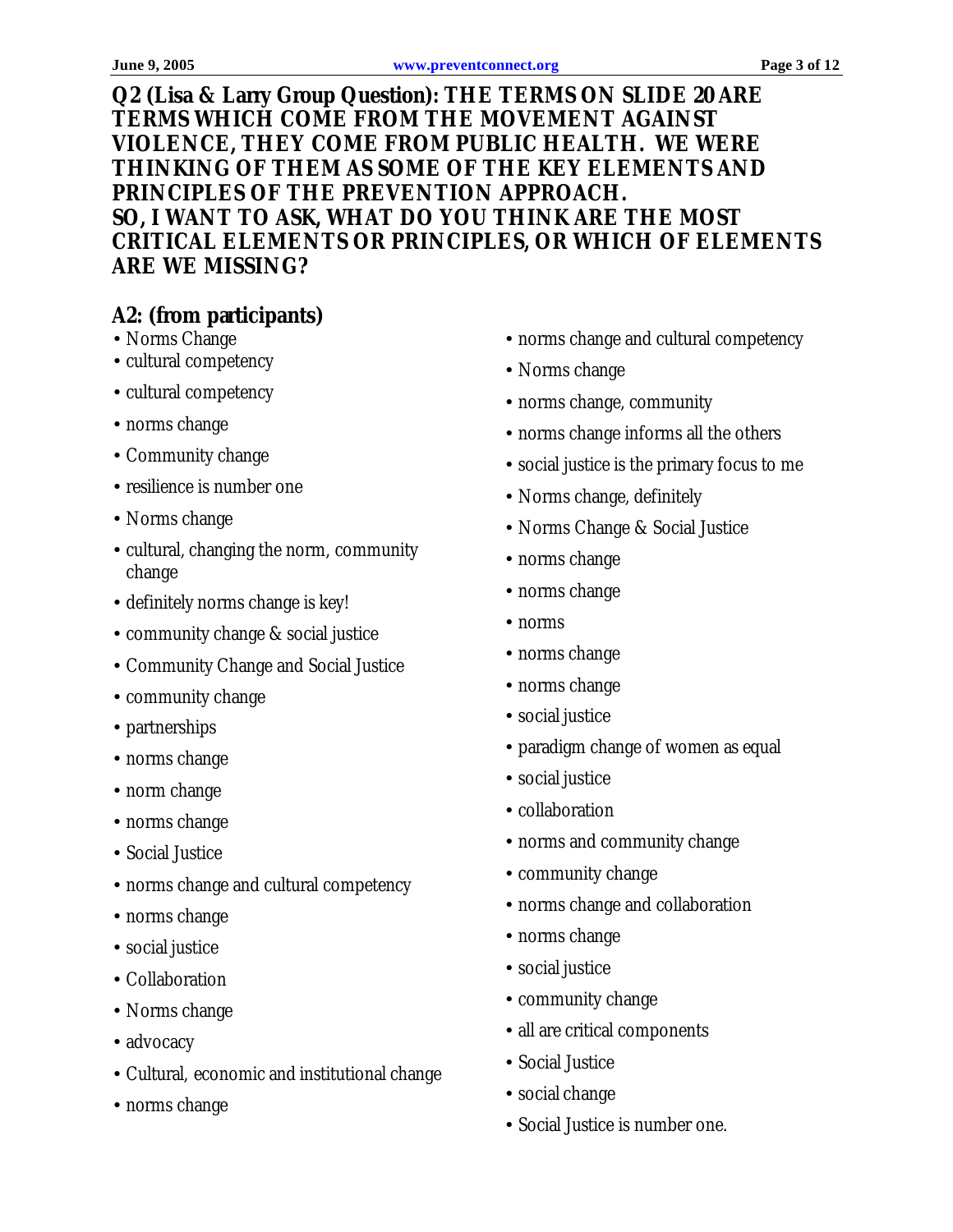- changing culture
- all plus resources
- norms change and cultural competency
- Political will
- all important!
- human rights of women: free pf violence
- social justice
- Community
- norms change
- changing culture
- Norm change; collaboration within the various agencies; justice and more understanding
- norms change and community change
- Community change
- social justice
- collaboration it takes a village
- civil justice
- advocacy opens the dialogue that leads to the other activities
- social justice, collaboration, community change
- all
- all connected
- norms change, collaboration, advocacy, cultural competency
- social justice and community change
- policy change
- all of them
- coalition building
- What you have and women's leadership. Directed by all women's experiences.
- risk and protective factors; assets
- social justice and collaboration
- all of them
- I don't like the term cultural competency because it assumes that we will be competent on day. I prefer awareness, sensitivity, or accuracy.
- Norms Change
- cultural competency
- norms and community change
- norms and community change
- Social & economic justice and norms change!
- community change
- population-based norms changes
- plus collaboration and community understand
- norms change
- endurance
- Multiethnic collection commitment to end violence
- political will
- Violence has become our culture's norm
- Community Change, Norms change, Social **Justice**
- grass roots
- norms change
- interdisciplinary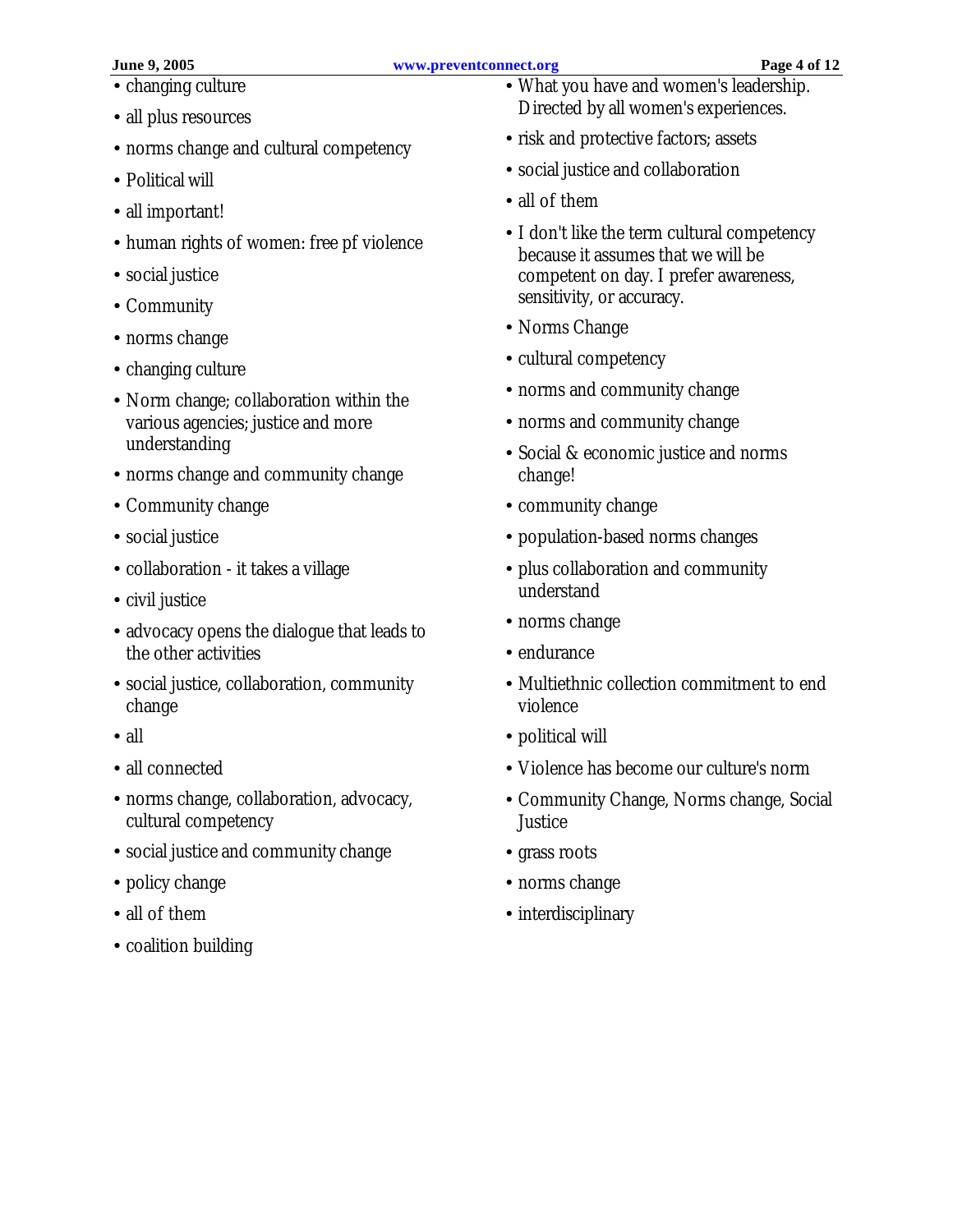#### **Q1 (Participant Question): WHAT ARE SOME WAYS THAT WE CAN TURN THE MEDIA INTO A POSITIVE INFLUENCE, WHILE RETAINING AN AUDIENCE?**

# **A1: (from participants)**

- creativity
- humanize the stories with actual survivors
- policy
- Support artists like will smith who support a different form of music/media
- educating them
- Provide opportunities for women to influence the media
- Identify allies in the media
- use celebrities, rap singer, baseball player etc
- make them personal
- take the sexual content out of it, do not use women scantly clad
- change consuming habits
- go to the executives who decide on programming!
- Make the message sexy, exciting, funny
- The Lifetime channel is doing it!
- elicit empathy
- Incorporating violence against women into curriculum for journalism students
- show media examples that are positive
- state trends that normalize non-violent behaviors
- PSA on Pubic TV that is at local level
- support local, unbiased, and noncommercial radio and their media outlets
- portray strong men who respect women
- put a face to the story (humanize the event) and repeat your preventative message
- Prepare press releases and share them
- remain positive in talks with media outlets
- Get a media person from your community to serve on your board or behind the issue. We have been able to use local media as a prevention tool by doing just that.
- Featuring stories in community where adults have participated in building assets in youth
- Speak with media about slipping in positive statements/pictures (sort of subliminal advertising) into shows.
- create characters that model respectful relationships
- stop financial incentives for exploiting women
- get into the deep and unseen influences as well
- support public media
- use examples of positive pop culture with youth
- teach media literacy to children
- portray the real lives of men and women (both strong and non strong)
- build on positives, and focus on community strengths and marketing
- create a movement the media will be interested in
- develop message for media plan
- commentary expressing outrage at VAW not just the "big" and "famous" cases either.
- By challenging the media every time we see negative, sexist, violent, homophobic advertising. Write protest letters. Remember the 7-up rape joke commercial. Several thousand advocates wrote in and it was pulled!
- have high profile people spreading the word publicly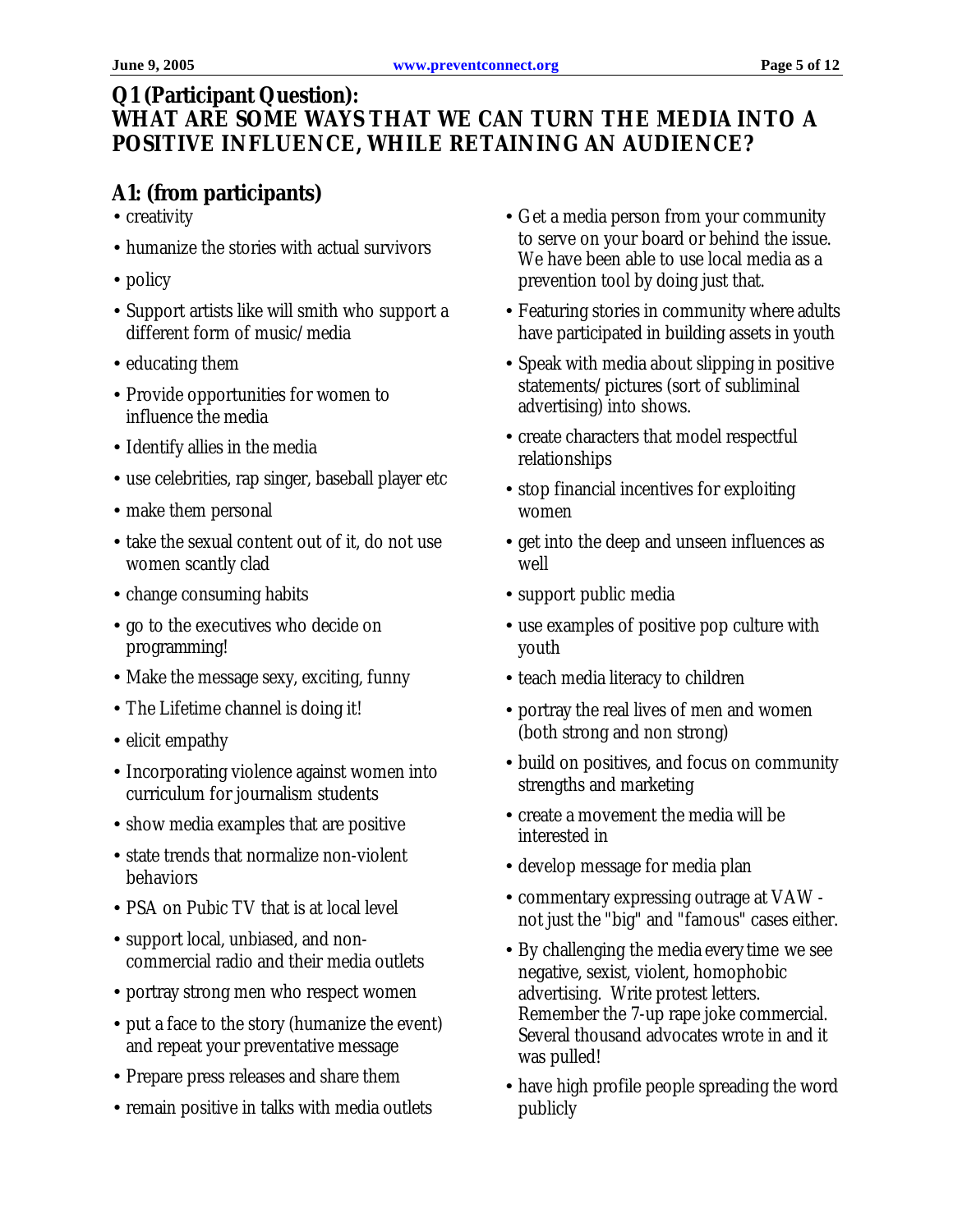- stories of survivors; creative community organizing
- work with media executives; media advocacy
- raise public awareness by doing a story on a dv incident
- Eliminate the violent programming on TV.
- teach critical thinking skill to youth about what is shown in the media
- Demand a different kind of media that is socially responsible
- educational programs, real and positive women histories, talk shows on these prevention topics,
- with children's programming sponsors
- Highlight men who intervene (with other men) in violence against women
- monitor our own hidden bias
- go into schools and educate children
- It's already being done, but only like minded people tune into the positive media
- collective voice from viewers, media education to children, more women in media,
- Using current celebrities or local authority figures.
- use principals of advertising to our advantage: push limits just enough to grab attention without alienating
- positively reinforce positive media images
- constantly provide media outlets with a news peg, make it common to hear/see a story on a move toward no more violence toward the challenged members of our society
- Progressive radical media gatekeepers
- but also look for what drives all this on a deep, deep level
- public service advertising
- use more positive role models and also, humanize the stories of violence to un-desensitize
- support & work with independent and locally supported media
- the response to bad speech is MORE speech
- Satire
- buy products that support positive messages and let them know!
- sanctions for inappropriate programming
- be realistic with expectations from media and acknowledge that violence does occur and some need to be report but violence does occur but that is only a small part of our society
- we can have positive images of intelligent, sensitive and strong women in movies and participating in all levels of our society. This should be demand by the public in a organize way.
- That media stories do not to focus fear on the grizzly homicides, but encourage media to promote change in all facets of IPV emotional, financial, sexual, etc.
- Who was it that said "We are the creators of culture"- we have choices-turn the tv off (or don't have one!)
- educate the children
- Show men solving problems without their fist or guns
- Use the media where it is at. Enlist the cooperation of athletes such as as UND did to broadcast a pledge against violence. Use fashion to broadcast strong women.
- new type of advertising, participation of women making programs with a healthier focus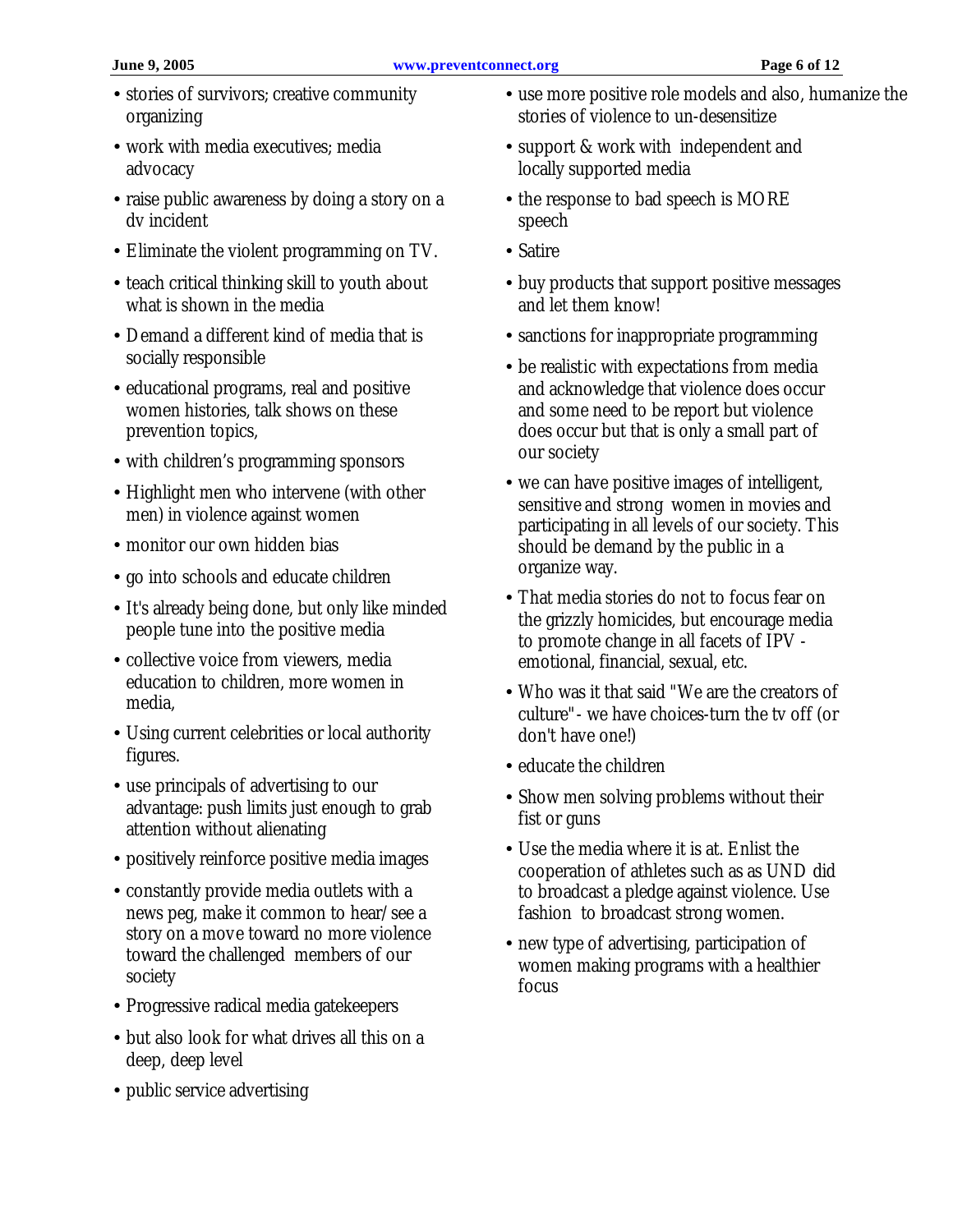#### **Q2 (Participant Question): What's the difference between keys 1 and 3?**

A2: Key 1 is developing comprehensive approaches, Key 2 informs the types of strategies, and Key 3 is really about putting it all into action.

#### **Q3 (Participant Question): Would the sphere look the same if the individual was male?**

A3: The spheres are the same for everyone. We all are influenced by our relationships, communities and society.

#### **Q4 (Participant Question): How does this differ from raising awareness?**

**A4:** This puts efforts that include educating people about a problem into a more comprehensive strategy.

#### **Q5 (Participant Question): How do principles of prevention work together? Are they prescribed rules whereby one must accomplish level one before addressing the next level, or does each spectrum activities occur simultaneously?**

**A5:** The Spectrum is not necessarily linear. Once you know what you want to achieve, the Spectrum is a tool for thinking through a set of interrelated and synergistic activities to achieve your goal.

#### **Q6 (Participant Question): How do you work in coalitions with groups who may have different approaches or views on solutions around violence against women?**

A6: Fostering Strategic Partnerships was the topic of a previous Prevention Connection web conference. You can view an archive of this session at www.preventconnect.org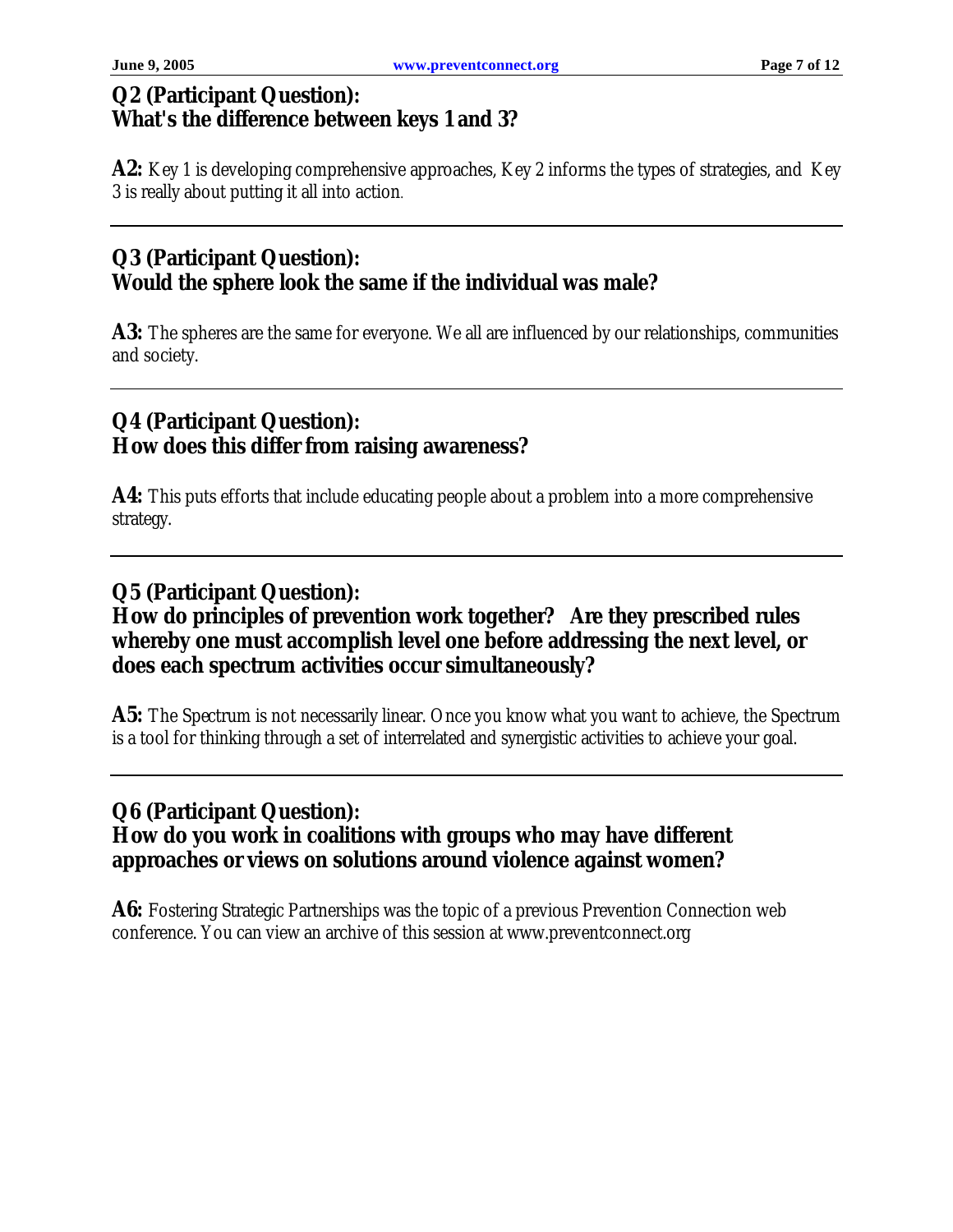# **Q3 (Lisa & Larry Group Question): WHAT KIND OF ORGANIZATIONAL PRACTICE CHANGES HAVE YOU WORKED ON OR WOULD YOU LIKE TO SEE TO PREVENT VIOLENCE AGAINST WOMEN?**

# **A3: (from participants)**

- created a code of conduct signed by staff, board, interns, volunteers, etc.
- organizations for immigrant and refugee services
- We have helped local schools create sexual harassment policies
- the prison system needs to change-prisoners need to be recognized in that they are also victims of violence on the inside and this makes them even more angry and violent themselves
- return-to-work programs hosted by employers
- Our organization has made domestic/child abuse reporting policy part of annual employee training.
- non-hierarchical work culture
- college students via college professors that are club sponsors
- at our campus we developed a policy against dv,sa and stalking and is instituted. We also have good collaboration with some of our departments but need to keep working.
- Organizations working on VAW need to have policies addressing VAW -- service providers, schools, prosecutor's offices, law enforcement, etc.
- let's work on govt. orgs!
- Schools could be increasing domestic violence ed. to students inc. bullying
- I would like to see traiining implemented at sororities and fraternities
- better relations between law enforcement + victims
- need to work more on the legal system
- Need more buy-in from Department of Education
- Encourage critical thinking within our organization.
- Need to encourage ongoing staff training and support-not just initial protocols
- We are working on assisting community businesses in developing policies to address domestic violence among employees and workplace violence
- Target a younger audience
- Faith communities establish strong norms within families and communities, and yet this has been an very difficult nut to crack. We have a partnership of clergy, lay leaders, public health, and DV advocates going in our community, and even getting people to the table has been difficult.
- was finally able to get a state agency policy addressing interpersonal violence in place. took a very long time. now there is an avenue for education and assistance for employees and an awareness of the issue in the upper echelon
- work with faith communities to incorporate prevention
- we need to include organization such as Hispanic Services, Centers for Independent Living, nursing homes, schools, law enforcement, human resources departments
- Having pediatricians talk to their child patients about who is allowed to touch them and how.
- working on: Award for med students, jr. faculty for Professionalism Oath i Violence and Abuse. Would like to see work in and with CONGRESS
- I would like to see more interaction with the faith based communities
- target youth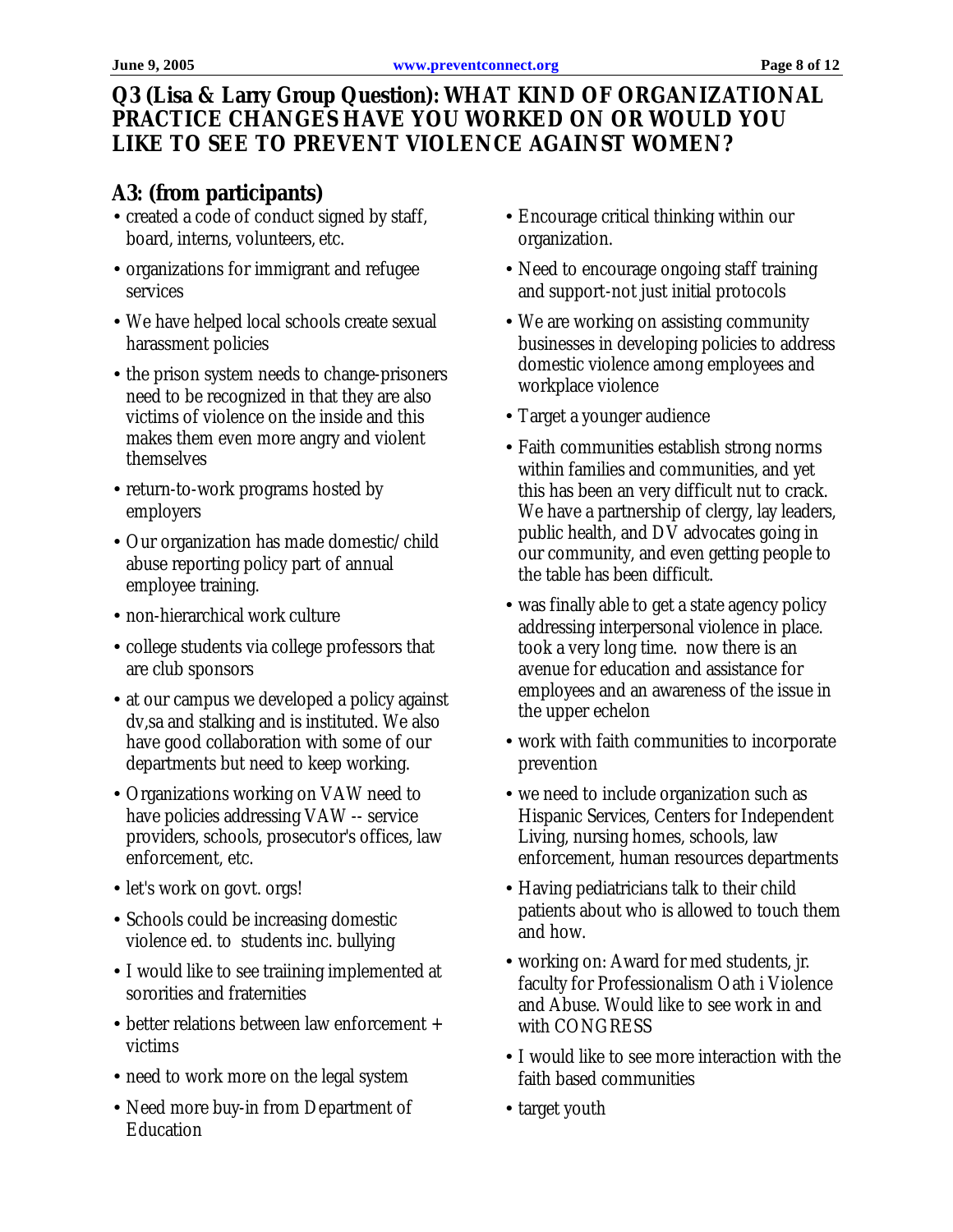- We have worked with many of the security staff at Casinos in Las Vegas to educate them and have created DV policies for personnel at several businesses
- Integrating Domestic Violence in the Law School curriculum
- enforcement of policies to that promote gender equality and prevent sexual harassment; enforcement of "true" equal opportunities for boys and girls;
- We have included the clinical setting in our organization as part of our social marketing/outreach campaign against family violence.
- we need to start thinking creatively about unlikely allies in addition to the obvious ones
- We are working closely with a charter middle school and high school. we are going to have the high schoolers work with the younger middle school children to promote our messages of violence prevention. This is a project that we are working hard to achieve.
- We challenge the Power Authority structure, live in the GRAY!
- need to change law enforcement, college campuses, need more cultural outreach to all members of community.
- Working on making more relationships with corporate businesses
- Worked on policy change in school districts that specifically address sexual bullying and harassment, create a climate for organizational change through respect murals in school hallways and town water towers, new policy in student handbooks, I'd like to see state wide policy change.
- train through professional organizations
- Parents educate children
- involved youth in developing awareness campaigns
- We have sent DV info. to all employees with paychecks.
- encourage and build in self analysis exercises as part of monthly awareness strategy
- Senior administrators, CEO's, management personnel must publicly disavow VAW and refuse to tolerate biases that promote it.
- Mandatory training on DV for Judges
- Need to educate and provide sensitivity trainings to law enforcement and to the legal system.
- educate and empower parents
- have domestic violence polices at work, stricter rules and policies set forth by Congress and law enforcement officers
- the prison population, could it be possible?
- I think that we can all effect some systemic change by being aware day to day, and not be afraid to talk to strangers about our beliefs
- encourage behavior changes from the crib up
- Personal experience regarding change includes policy change in my church. In the nursing courses I taught at my college, there are elements of violence prevention in all courses at each level. I would like to see additional curriculum infusion in each and every course.
- more community awards for outstanding citizens
- When talking about organizational practices, the organizations working on Violence prevention and/or providing services should also look at their own internal practices, power dynamics and how their victim/survivor/caretaker relationships includes legal, law enforcement, etc.
- The informal and/or invisible authority/power relations in organizations, for example, I'm a professor and in universities, the staff members and research assistants in externally funded projects are poorly protected from hostility by the principal investigators (usually professors). They don't have the same sense of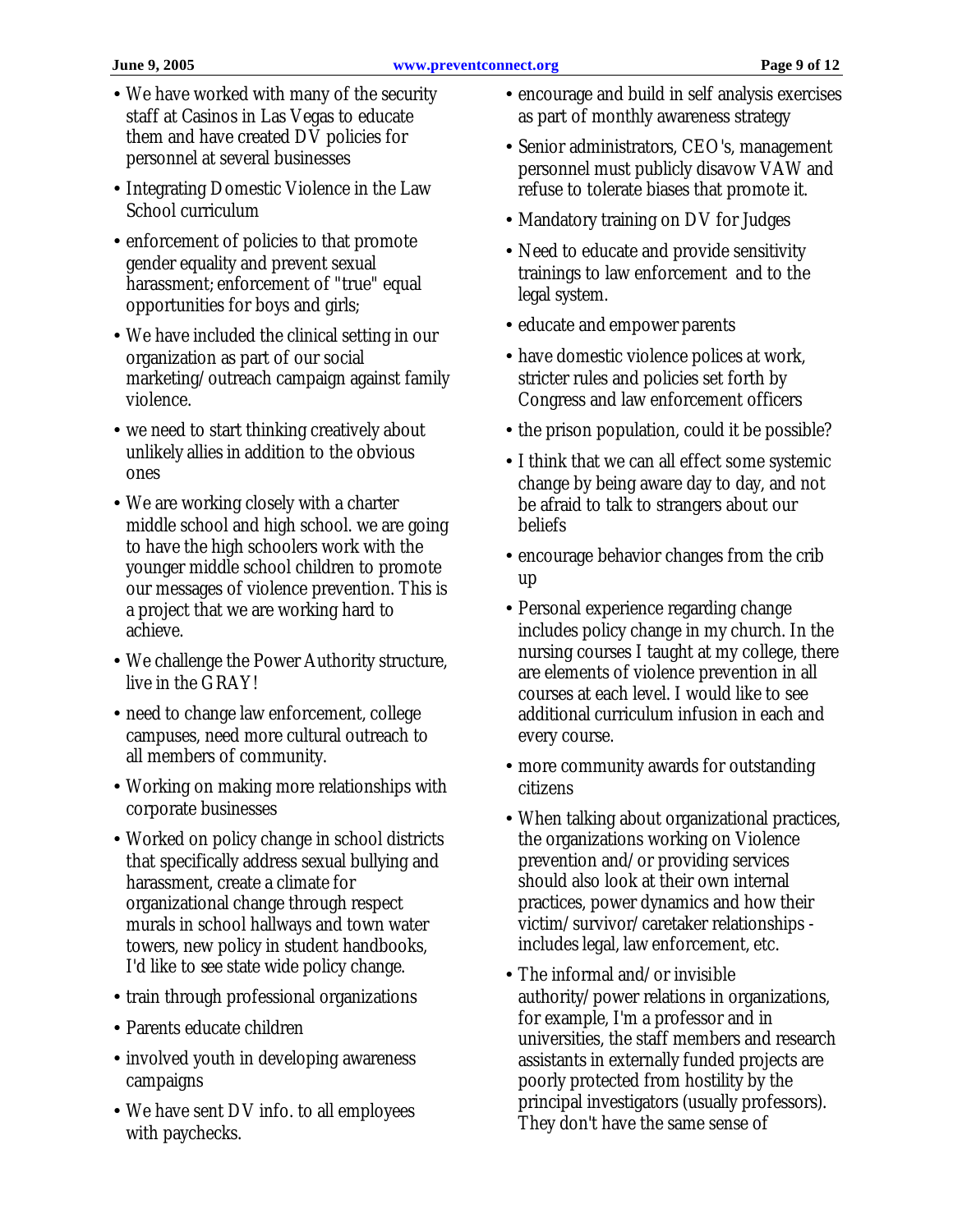permanence of other staff and fear reprisal (loss of jobs). The professors have such security that they are entitled. Universities are notoriously difficult for civil rights protections.

- school curriculum
- I would like to see the union agreements to have language that ensures no violence. Also unions should offer dv training as well as the school districts should develop and implement curriculums about violence prevention
- more community awards for outstanding citizens
- A domestic violence unit within child protection (State Dept. of Social Services) made up of former advocates, social

workers and clinicians. We provide consultation service for workers supervisors and directors on child protection practices, eg. decrease removals

- DV Training for male youth offenders
- teachers that refuse to allow hitting as a sport among students.
- Have VAW be a mandatory part of Social Work Degrees
- As an advocate I developed a session on Violence in ancient Egypt.
- a policy at health dept clinics to screen all women for DV

# **Q7 (Participant Question):**

#### **You were talking about changing norms and mentioned four distinct types of norms. The first one was general acceptability of violence, but I didn't catch the last three. What were those?**

**A7:** Norms about male behavior and traditional masculinity; oppression of and limited roles for women; VAW is a private matter/slience about the issues

# **Q8 (Participant Question):**

### **How do you work in coalitions with groups who may have different approaches or views on solutions around violence against women?**

#### **A8: (from participants)**

- The informal and/or invisible authority/power relations in organizations, for example, I'm a professor and in universities, the staff members and research assistants in externally funded projects are poorly protected from hostility by the principal investigators (usually professors). They don't have the same sense of permanence of other staff and fear reprisal (loss of jobs). The professors have such security that they are entitled. Universities are notoriously difficult for civil rights protections.
- a facilitator
- task forces
- open up a dialogue
- limit focus to (least) common denominator at first
- task forces
- A friendly addition to that question--or who have significantly different authority from one another in the lives of women.
- slowly and gently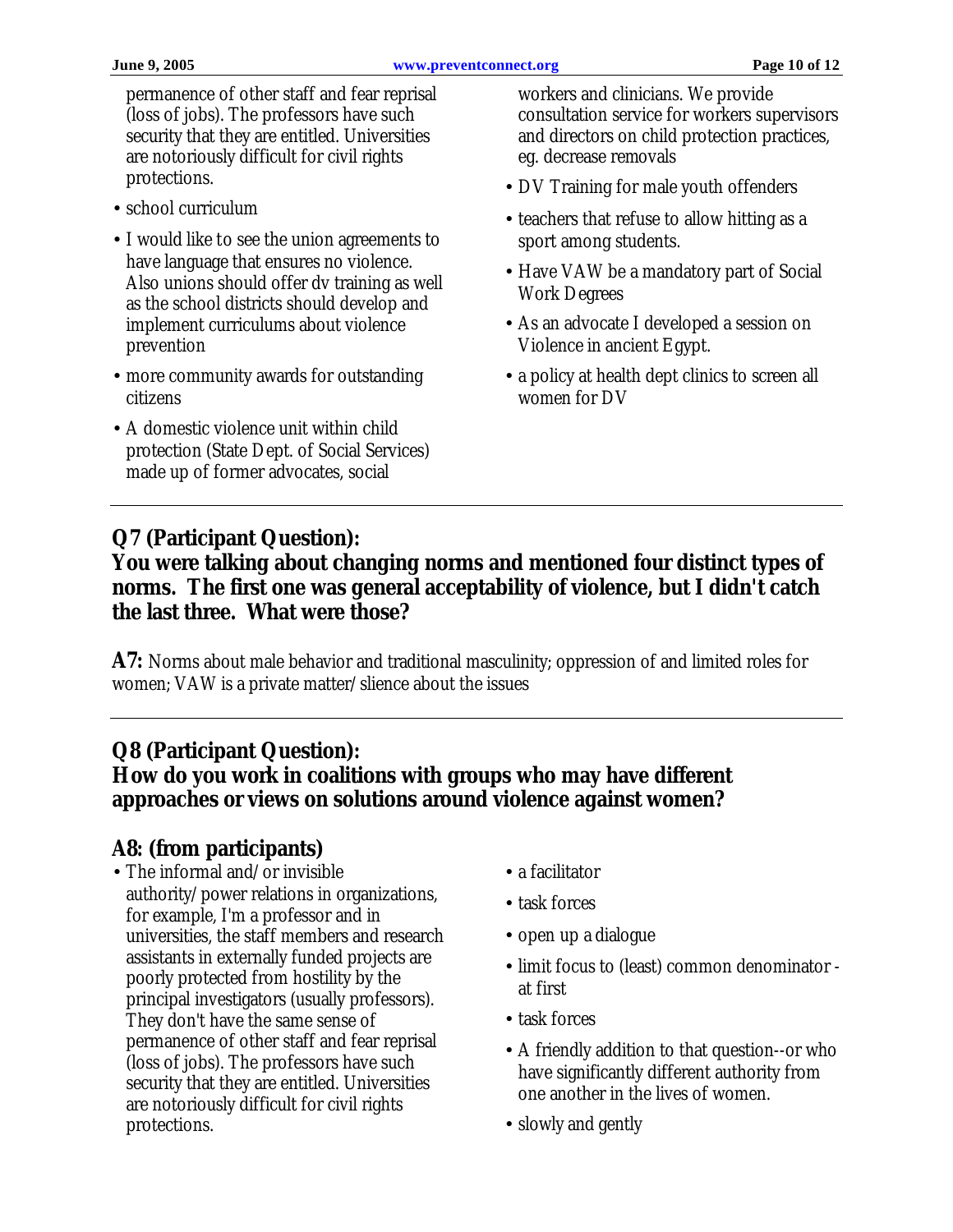- Deep breaths, patience, self-care.
- It's important to have Points of Unity...what CAN you all agree on? What are the nonnegotiables?
- it depends on the views of the organization
- finding common ground and interests
- Work toward common goal-be respectful of all views
- work around your expertise and changing the way they THINK before suggesting change
- compromise and patience
- Get support from the top down.
- find out what you have in common start from there then educate as you develop a relationship
- find the common ground
- possibly educating
- listen, collaborate...don't compete
- Have regular meeting with other groups and discuss this issue
- a moderator
- find common ground and work from there
- never hold grudges against those who you think should be involved when they walk away from the project
- allow them to discuss their ideas and if cannot come to an agreement bring in a mediator, before it gets to that develop sub groups to assist with the changes
- Look for the commonalities rather than the differences.
- listen carefully to everyone. look for commonalities. accept different ways of doing the work. learn from each other.
- Give everyone opportunities to communicate their approaches and develop a consensus decision
- Listen and comment, share ideas that can help each other
- communication is key...ask what their views/solutions are and the problems you have with them...explain your views...try to compromise
- discussing and educating
- acknowledge differences and talk about them educationally - then try to find common ground/goals and see what you CAN work toward together.
- I think you just have to have an open dialogue, and provide education fro both groups on how they function and why
- Not one right answer, opening up the dialogue
- First, finding commonality; then, building diverse approach and using everyone's skills in a "web" type approach
- educating
- bring them to the table and have them share those views...start collaborating towards a common goal
- Find the commonalities. Decide if you can work with those agencies, sometimes it may not be possible to work with every group, especially if they are opposed to your basic values.
- compromise is key
- know ahead of time what your own beliefs and assumptions are about prevention and about the groups you are working with
- Have regular respectful communication. Allow space for diverse views, as long as you're both moving in the same direction.
- Meet often, build trust and understanding
- attempt to use pieces of all approaches in activities. Make agreements. Take the time to actually make time for meetings that discuss agreements so everyone is included
- establish common mission and allow other groups to use their strengths and resources and avoid duplicating services; different approaches is not always bad
- By explicitly reaching for the differences.